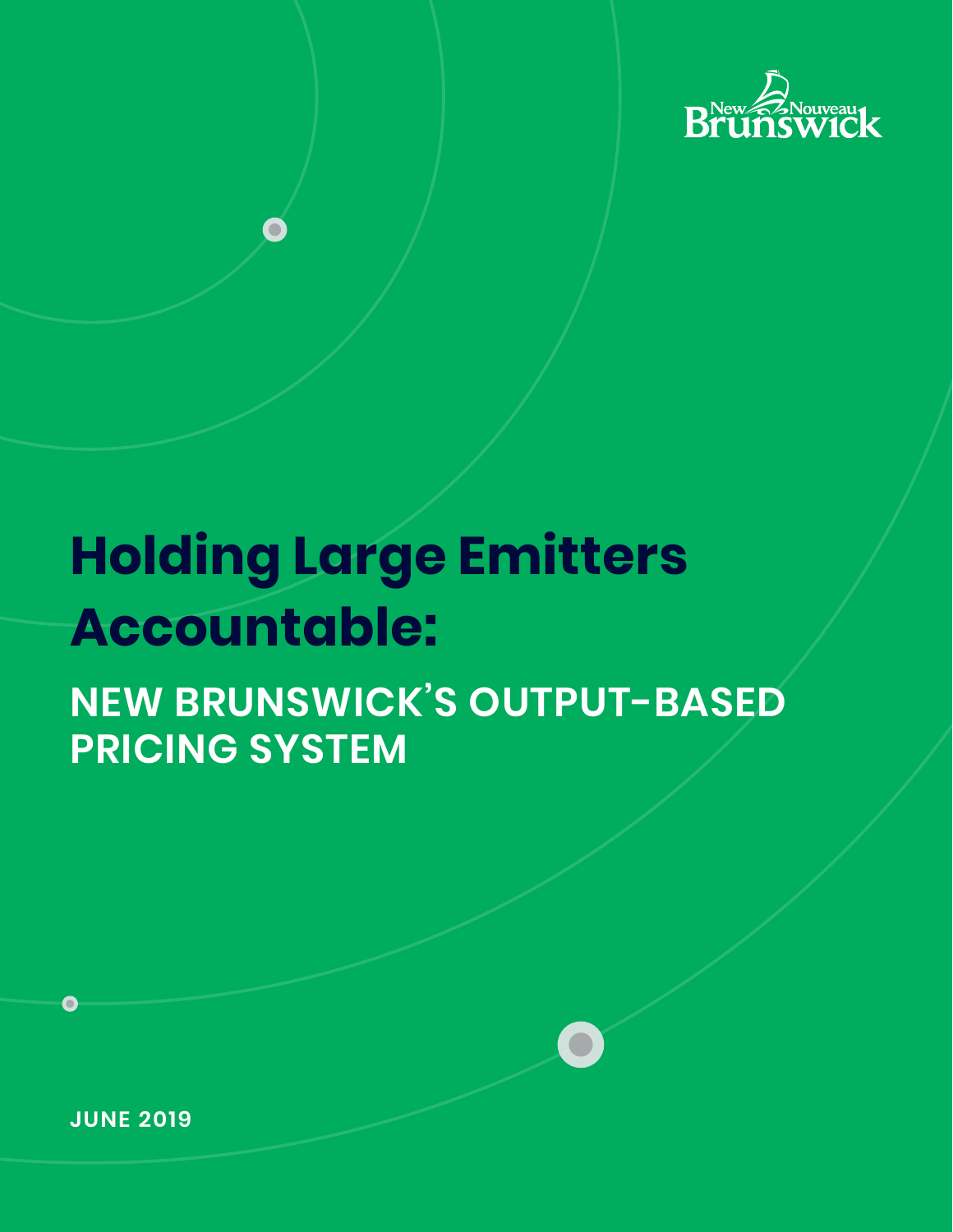# **CONTENTS**

PAGE 1

**BACKGROUND 01 02**

- **A.** Overview of New Brunswick's GHG Emissions and Progress to Date
- **B.** Principles of the New Brunswick Output-Based Pricing System

# **SCOPE OF NEW BRUNSWICK OUTPUT-BASED PRICING SYSTEM**

**A.** Regulated Sectors

**MECHANISMS**

- **B.** GHG Emissions and Coverage
- **C.** GHG Emissions Threshold

PAGE 6

# **PERFORMANCE STANDARDS 03** FOR GHG EMISSIONS **04**

- **A.** General
- **B.** Performance Standards for Industrial Emitters
- **C.** Performance Standards for Fossil Fuel Based Electricity Generation

# **COMPLIANCE FLEXIBILITY**

- 
- **A.** Compliance Reports and Obligations
- **B.** Calculating a Facility's Compliance Obligation

PAGE 11

# **COMPETITIVENESS AND CARBON LEAKAGE ASSESSMENT 05 06**

- **A.** Assessment Metrics
- **B.** New Brunswick's Proposed Competitiveness and Carbon Leakage Risks Assessment



PAGE 9

PAGE 4

PAGE 14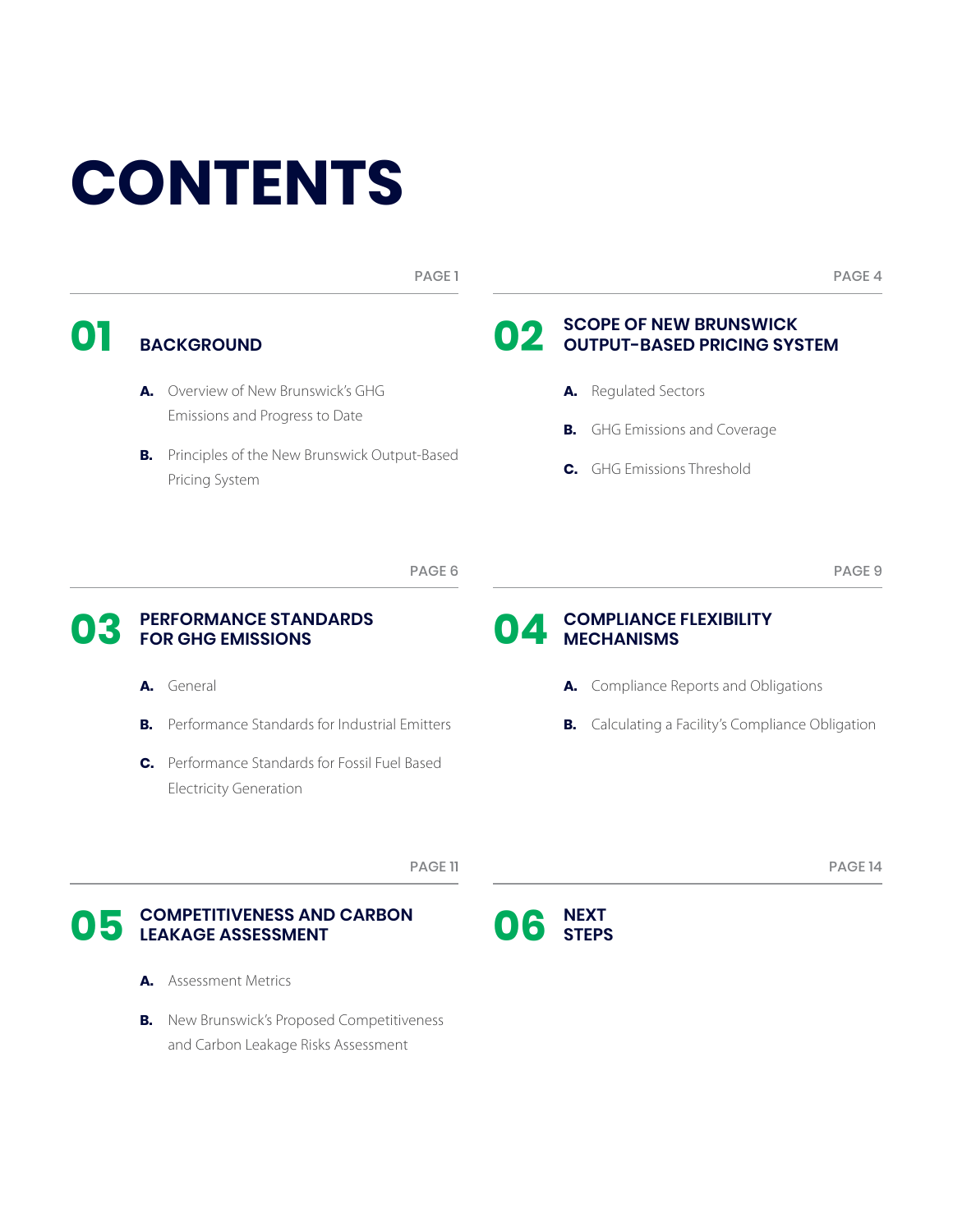**The Department of Environment and Local Government is seeking feedback on New Brunswick's proposed approach for the regulation of greenhouse gas (GHG) emissions from the industrial and electricity generation sectors in New Brunswick – a New Brunswick Output-Based Pricing System (OBPS). BACKGROUND**<br>The Department of Environment and Local Government is seeking feedback on New Brunswick's<br>proposed approach for the regulation of greenhouse gas (GHG) emissions from the industrial

On October 23, 2018, the federal government announced that New Brunswick would be subject to the federal backstop carbon pricing system (the "Federal Backstop"), which is contained within the federal Greenhouse Gas Pollution Pricing Act. The Federal Backstop applies to provinces and territories which do not have a carbon pricing system that meets the federal government's carbon pricing benchmark.

# **THE FEDERAL BACKSTOP CONTAINS TWO PARTS:**

- **PART 1:** A carbon tax applied to fuels (liquid, solid, and **PART 2:** gas) starting April 1, 2019; and
- **PART 2:** An output-based pricing system (the "federal OBPS") applied to GHG emissions from large industrial emitters and electricity generation starting January 1, 2019.

The Federal Backstop in New Brunswick will result in higher costs to all New Brunswickers for heating their homes and businesses, driving their cars or moving their products to market. This is why on December 5, 2018, New Brunswick announced that it would be challenging the federal government's authority to implement a carbon tax (Part 1) in New Brunswick through the court system. As well, New Brunswick committed to implementing its own "made-in-New Brunswick" system to regulate GHG emissions from large industrial facilities as an alternative to the federal OBPS (Part 2).

Consistent with what has been proposed and accepted by the federal government in other Canadian jurisdictions (Newfoundland and Labrador, Alberta and Saskatchewan), New Brunswick is proposing a provincially designed and administered OBPS. The New Brunswick OBPS is a regulatory approach that establishes GHG emissions performance standards that New Brunswick's facilities will be required to achieve. Any facility that doesn't meet the standard will have a compliance obligation. When designed correctly, performance standards can deliver ongoing emissions reductions at the lowest possible cost to New Brunswick's largest emitters while maintaining the competitiveness of our businesses, ensuring low and stable electricity rates, and preventing carbon leakage. The outlined approach ensures that industry and electricity generators are contributing their share to reduce the province's overall GHG emissions, but doing so in a manner that is fair, cost-effective and flexible to the needs and circumstances of our province.

As part of this effort, we will use payments from regulated entities that do not meet their performance standards to contribute to New Brunswick's Climate Change Fund under the *Climate Change Act.*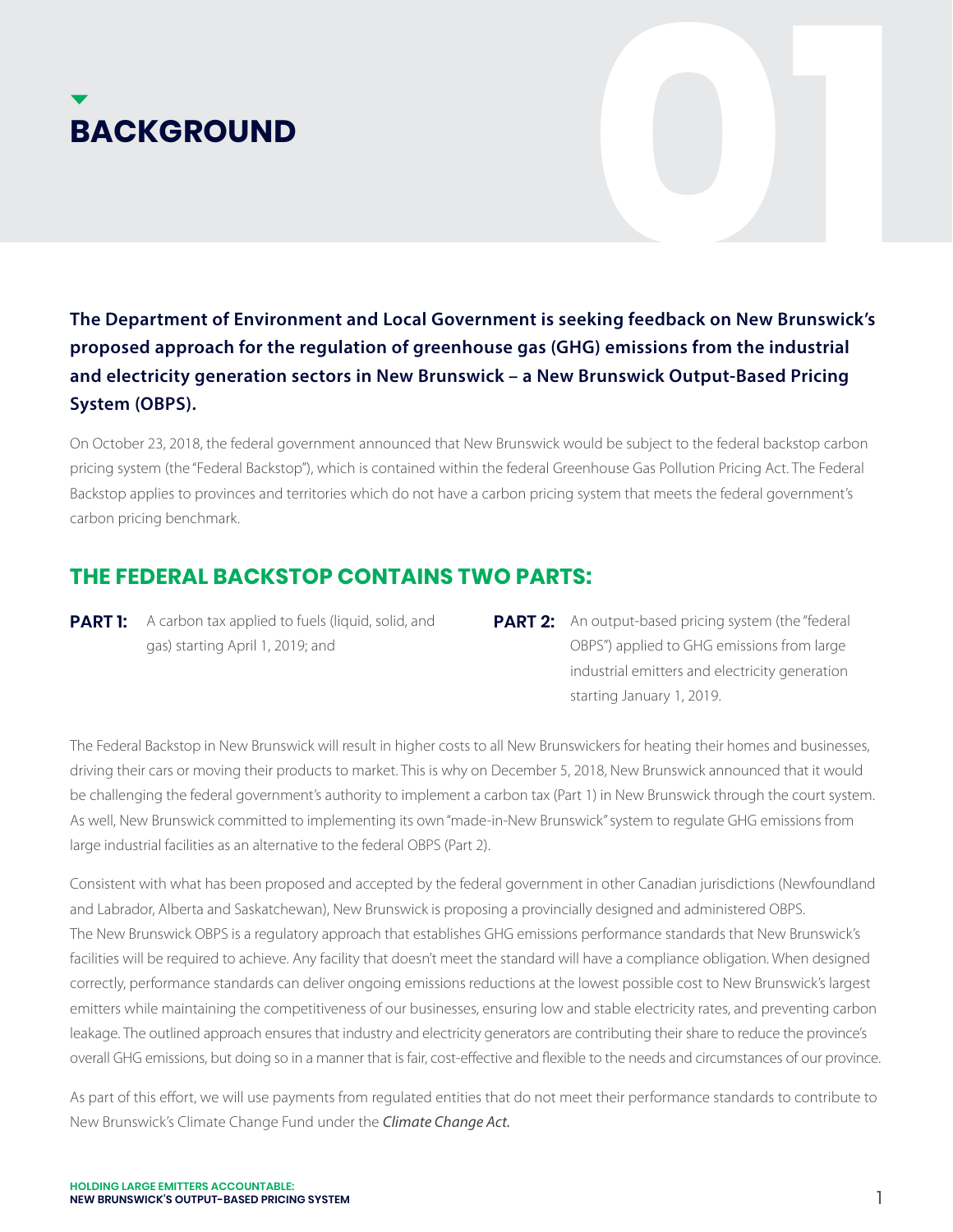# **A. OVERVIEW OF NEW BRUNSWICK'S GHG EMISSIONS AND PROGRESS TO DATE**

**New Brunswick has reduced GHG emissions by 28% since 2005 and is well on its way to reaching the federal target of 30% below 2005 levels by 2030. NB Power alone has made significant emission reductions since 2005. Currently, New Brunswick is a leader nationally in GHG emission reductions and we plan to go even further.** 

New Brunswick plans to implement the Province's *Climate Change Action Plan: Transitioning to a Low Carbon Economy,* which includes 118 action items and provides a clear path forward to reducing GHG emissions while promoting economic growth. The Action Plan includes an ambitious GHG emission reduction target of 10.7 Mt by 2030, which has also been enshrined in New Brunswick's *Climate Change Act.* Meeting this provincial target in 2030 would put New Brunswick's emissions 47% below 2005 levels, far surpassing the federal government's target of 30%.

New Brunswick's Action Plan contains a commitment to regulate GHG emissions from our large industrial emitters, which includes New Brunswick's industrial and electricity generation sectors. The OBPS, which New Brunswick is proposing for electricity generation, recognizes the measures our electricity sector has taken to date to reduce its emissions. In this respect, New Brunswick has already implemented measures to improve the carbon intensity of its electricity generation including a regulated target of serving in-province electricity customers with 40% renewable electricity by 2020. Including our previous investments in nuclear generation, 75% of the electricity supplied in New Brunswick will be emissions-free in 2020. In addition, the Province of New Brunswick began investing in energy efficiency and demand side management initiatives annually in 2005. This has lead to substantial GHG emissions reductions by NB Power since 2005.

In addition to establishing electricity generation performance standards, New Brunswick is also committed to phasing out coal-fired electricity generation, either in 2030 or through an equivalency agreement, which represents the single largest opportunity for GHG emissions reductions in the province.



# **Figure 1. illustrates the distributions of GHG emissions among the various sectors in New Brunswick:**

Figure 1. Distribution of GHG emissions in New Brunswick (source: 2018 National Inventory Report).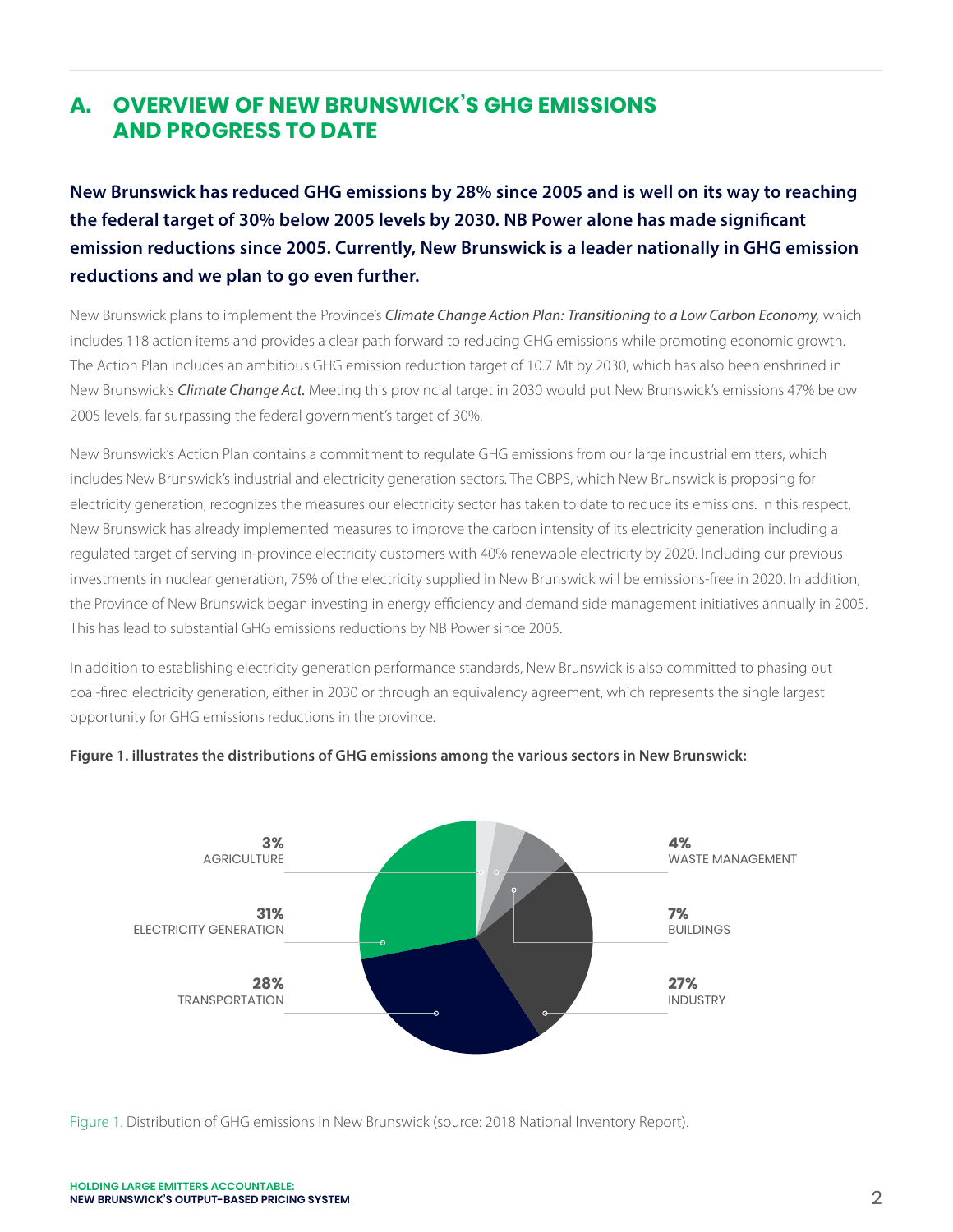# **Over 50% of the GHG emissions in New Brunswick will be captured under the proposed New Brunswick OBPS. The GHG emissions from the remaining sectors have been identified and captured with specific strategies for each under the Climate Change Action Plan.**

In combination with the actions outlined under New Brunswick's Climate Change Action Plan, New Brunswick's long-term vision under the proposed OBPS, which recognizes New Brunswick's unique economic circumstances, will allow for a smoother transition and greater market acceptance, while at the same time ensuring we can still experience the opportunity for economic growth similar to our neighbours.

# **B. PRINCIPLES OF THE NEW BRUNSWICK OUTPUT-BASED PRICING SYSTEM**

**The following principles will be used to support the development and eventual implementation of the New Brunswick OBPS.**

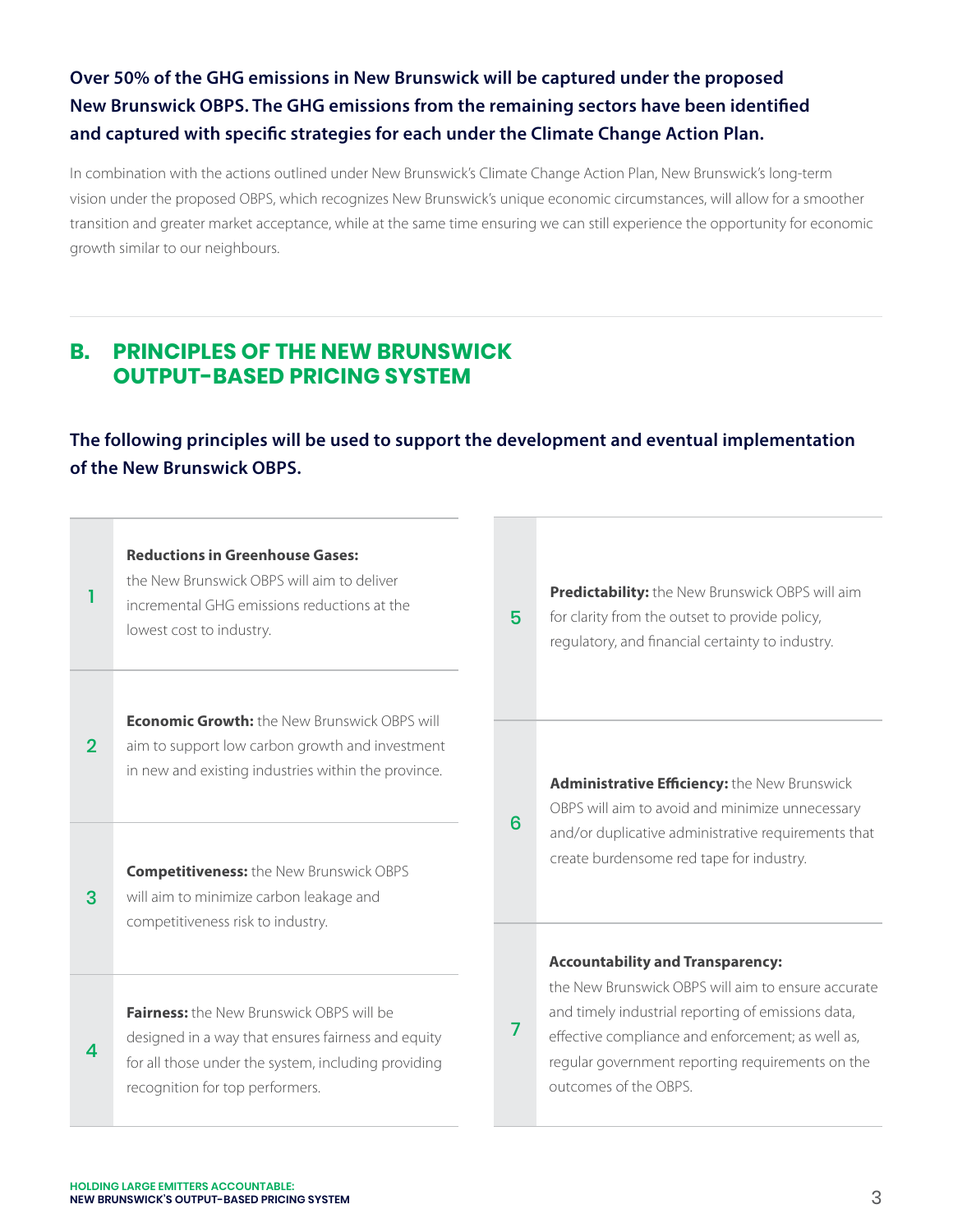# **SCOPE OF THE NEW BRUNSWICK<br>
OUTPUT–BASED PRICING SYSTEM**<br>
The scope of the OBPS identifies who is required to participate and the types of GHG emissions<br>
included in the program. This section outlines the point of regulat **OUTPUT-BASED PRICING SYSTEM**

**The scope of the OBPS identifies who is required to participate and the types of GHG emissions included in the program. This section outlines the point of regulation, GHG emissions coverage, mandatory and voluntary participation.**

#### **A. REGULATED SECTORS**

To ensure clarity for New Brunswick's businesses that are currently subject to the federal OBPS and facilitate reporting, New Brunswick is proposing to cover the same sectors as proposed under the federal OBPS. Currently, the federal OBPS covers GHG emissions from the following sectors in New Brunswick:

| Sectricity generation;                                           | (√) Petroleum refining;              |
|------------------------------------------------------------------|--------------------------------------|
| <b>S</b> Food sectors;                                           | $\oslash$ Pulp and paper; and,       |
| $\otimes$ Lime;                                                  | <b>۞</b> Wood product manufacturing. |
| (√) Non-ferrous metal smelting, refining (e.g., nickel, copper); |                                      |

New Brunswick may consider including additional sectors in its program in the future.

# **B. GHG EMISSIONS AND COVERAGE**

It is proposed that the New Brunswick OBPS will apply to the following GHG emissions:

| $\bigotimes$ Carbon dioxide (CO <sub>2</sub> ); | M | Perfluorocarbons (PFCs);                                   |
|-------------------------------------------------|---|------------------------------------------------------------|
| $\bigotimes$ Methane (CH <sub>a</sub> );        |   | $\bigotimes$ Sulphur hexafluoride (SF <sub>e</sub> ); and, |
| $\bigotimes$ Nitrous oxide (N <sub>2</sub> O);  | জ | Nitrogen trifluoride (NF <sub>3</sub> ).                   |
| $\mathcal{A}$ Hydrofluorocarbons (HFCs);        |   |                                                            |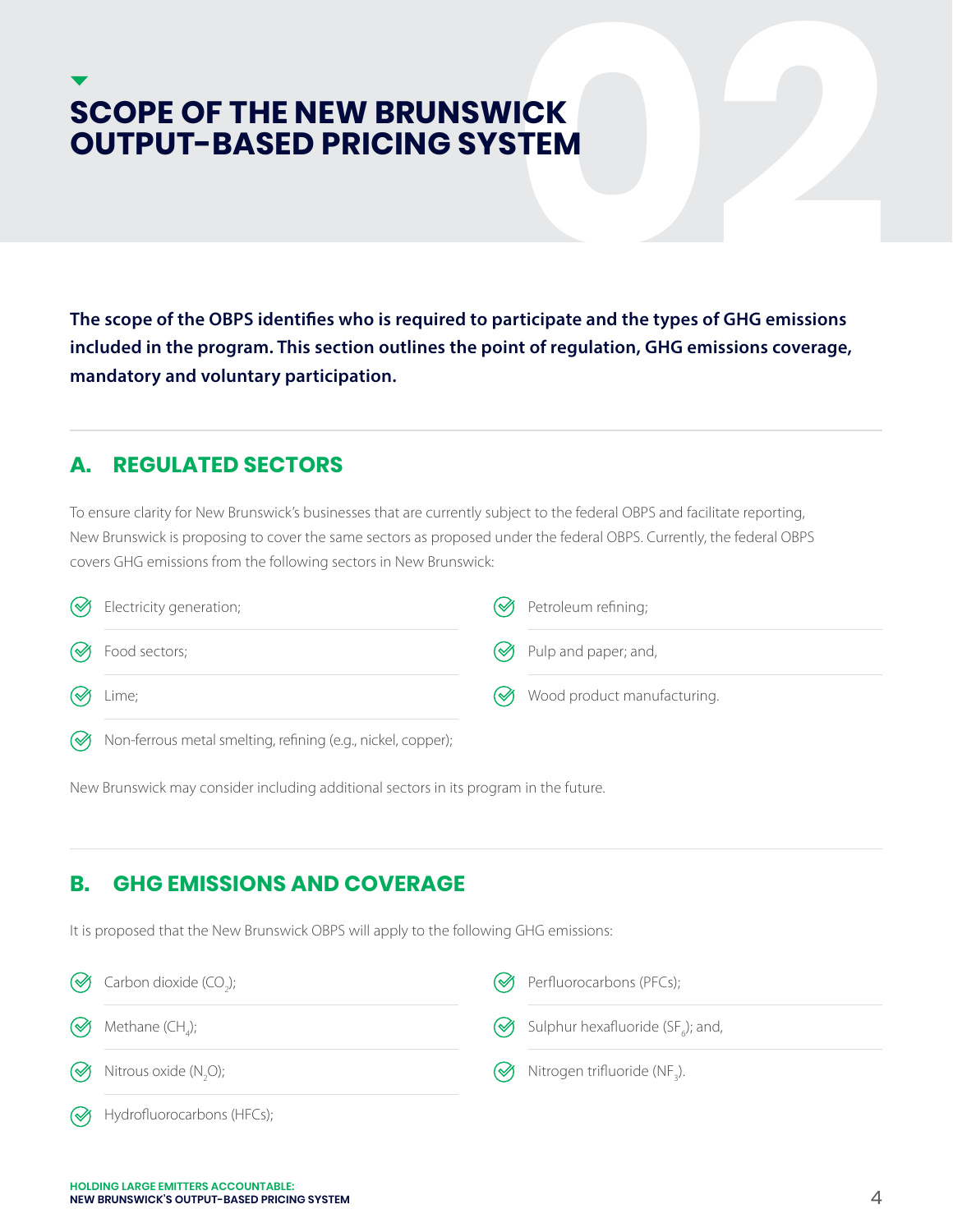# **There are different types of GHG emissions that can occur from industrial processes. These include fixed process emissions and non-fixed process emissions.**

Fixed process emissions are generally the result of chemical or physical reactions (that are not related to combustion). For these types of emissions, there are limited economically viable technologies to avoid their creation and release. Non-fixed process emissions include combustion, fugitive and on-site mobile sources. Combustion emissions include GHGs from the burning of fuel. Fugitive emissions result from equipment leaks and unintentional losses. New Brunswick is proposing to cover both fixed process and non-fixed process emissions of facilities in the program.

# **C. GHG EMISSIONS THRESHOLD**

# The GHG emissions threshold, expressed in tonnes of CO<sub>2</sub>e per year, identifies which entities are **required to participate in the OBPS (mandatory participants).**

New Brunswick is proposing to establish a GHG emissions threshold for mandatory participation at 50,000 tonnes of CO<sub>2</sub>e per year. As well, it is proposed that facilities with GHG emissions between 10,000 tonnes of CO<sub>2</sub>e per year and the mandatory participation threshold will be permitted to voluntarily opt-in to the program.

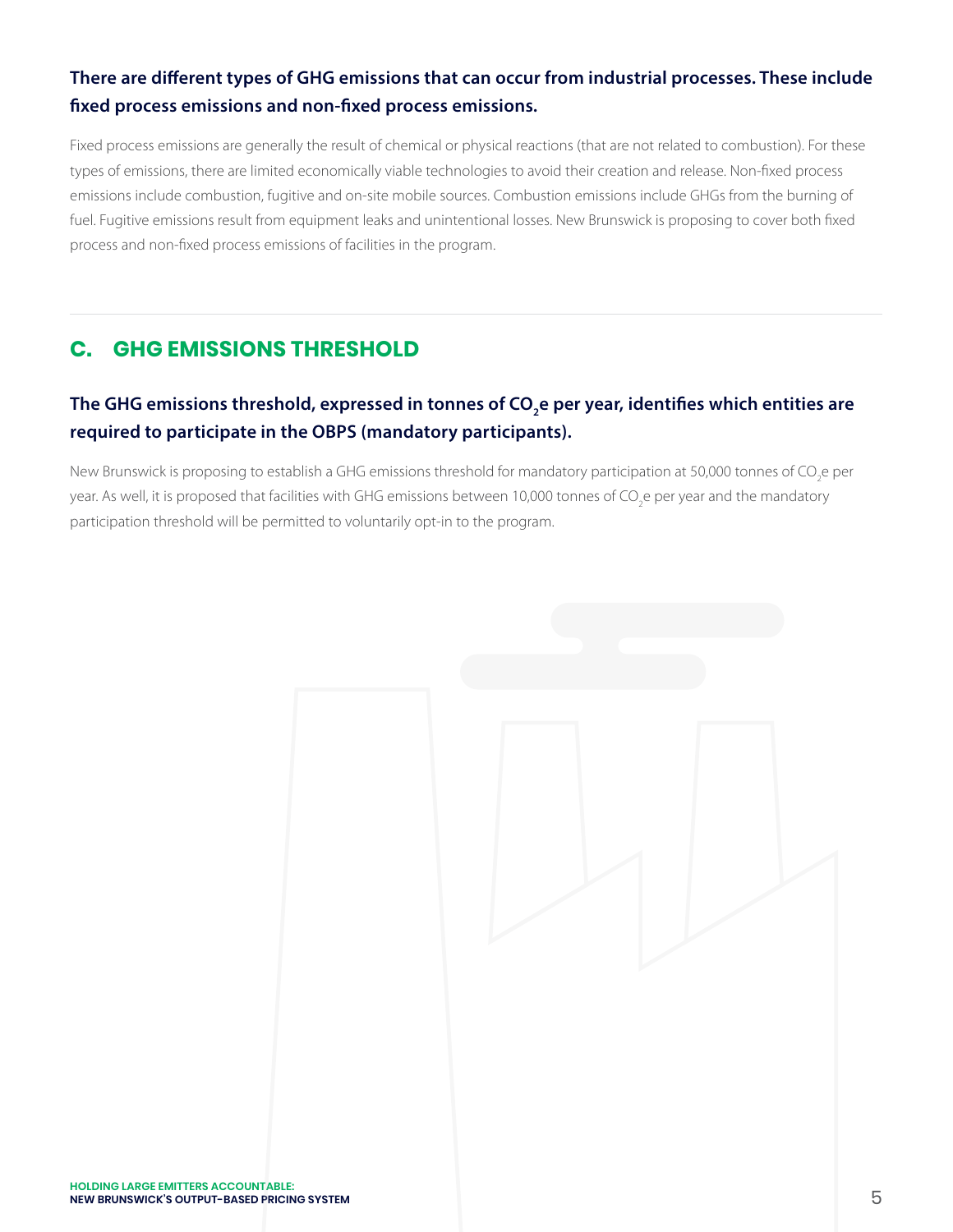# **PERFORMANCE STANDARDS**

## **A. GENERAL**

**Performance standards establish limits on the amount of GHG emissions that can be released from a source of pollution over a defined period and are typically based on the level of output or production from a regulated facility. Production units may be final manufactured goods, intermediate products/material for use in other parts of the regulated facility, material input, energy input or energy outputs.**

Performance standards can also include the application of a stringency factor(s) to encourage emissions reductions by incenting industry to switch to cleaner fuels and be energy efficient. The stringency factor generally considers competitiveness risks for industry in order to minimize carbon leakage. The stringency factor can also consider non-fixed process emissions and fixed process emissions in recognition that fixed process emissions cannot be readily reduced without an innovative process change. In addition, adjustment factors can also consider other performance factors such as the use of bioenergy relative to fossil fuel energy use.

# **B. PERFORMANCE STANDARDS FOR INDUSTRIAL EMITTERS**

# **New Brunswick is proposing to set facility-specific performance standards to regulate GHG emissions from its industries.**

Facility-specific performance standards are necessary because, unlike other jurisdictions, the province generally does not have multiple facilities belonging to the same industrial sector. Where we do have such a scenario, i.e. New Brunswick's pulp and paper sector, the facilities' industrial processes and products produced are so distinct and unique between them that adopting a sectoral approach is not suitable.

The facility-specific performance standards will be based on the recent historical GHG emission intensity of each individual facility (e.g., 2015 to 2017), which is determined from each facility's historical GHG emissions and production information: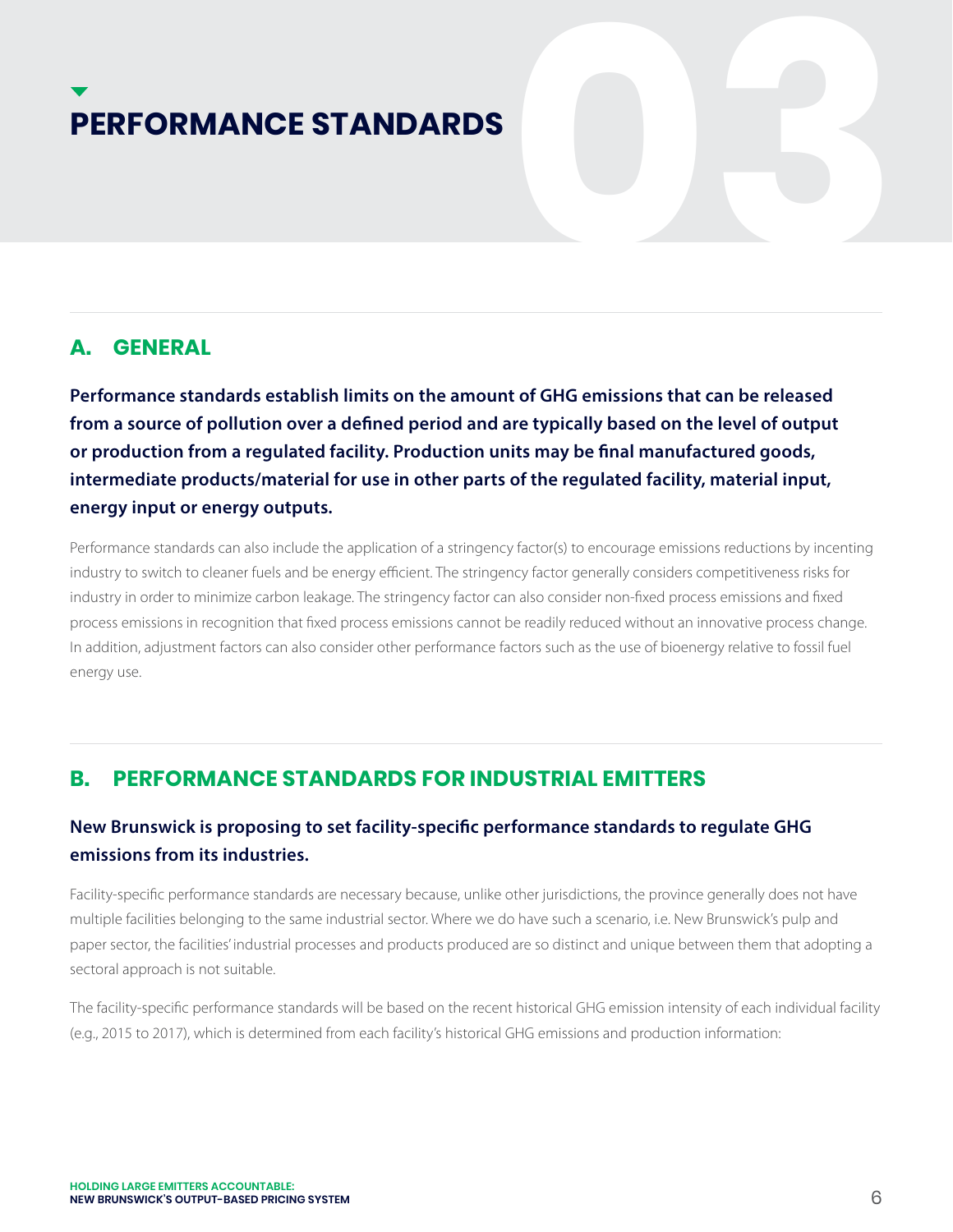# $PS = \left[ \left( E \right]_T - E \right]_{FP}$ ) x SF + EI<sub>FP</sub>J x BF x RF

| Where,                      |     |                                                                                                                                                                                                                                                                              |
|-----------------------------|-----|------------------------------------------------------------------------------------------------------------------------------------------------------------------------------------------------------------------------------------------------------------------------------|
| <b>PS</b>                   | $=$ | Performance Standard(s) for the facility;                                                                                                                                                                                                                                    |
| EI,                         |     | Average Emission Intensity(s) of the facility's total fixed and non-fixed process emissions in tonnes<br>of CO <sub>2</sub> e per unit of production;                                                                                                                        |
| $\mathsf{EI}_{\mathsf{FP}}$ |     | Average Emission Intensity(s) of the facility's fixed process emissions in tonnes of CO <sub>2</sub> e<br>per unit of production;                                                                                                                                            |
| <b>SF</b>                   | $=$ | Stringency Factor expressed as a fraction, e.g. 0.99;                                                                                                                                                                                                                        |
| <b>BF</b>                   |     | Biomass Adjustment Factor for facilities using historically more than 91% of their total energy input,<br>excluding electricity consumption, from biomass;                                                                                                                   |
| <b>RF</b>                   | $=$ | Risk Adjustment Factor based on industrial sectors receiving a highest risk ranking result from the<br>evaluation of Emission-Intensity and Trade-Exposure (EITE) Analysis performed by the New Brunswick<br>Climate Change Secretariat (see section 5 for further details). |

# **New Brunswick is proposing to set annual declining Stringency Factors, such that all covered facilities in the program will reduce their GHG emission intensity by 10% by 2030.**

Recent historical GHG emissions and production information that is determined to be representative of each facility's current typical operations will be used in establishing their baseline emission intensities. In most cases, three-year averages from 2015 to 2017 will be used; however, these baseline years may vary to capture unique circumstances.

New Brunswick is proposing that the performance standards cover both industrial non-fixed (combustion, venting, flaring, on-site transportation) and fixed process GHG emissions. However, because of the limited availability in economical technologies to reduce industrial fixed process emissions, these will be provided 100% allocation for the purpose of determining a regulated facility's performance standard. New Brunswick is proposing to exclude other industrial GHG emission sources such as wastewater and waste emissions in the performance standards. GHG emissions associated with the generation of electricity from industrial fossil fuel-based cogeneration will also be covered by the performance standards. Similar to other carbon pricing programs, a facility may have more than one performance standard.

In addition, for the petroleum refining sector, where there exists an international accepted performance metric, the Solomon's Complexity-Weighted Barrels (CWBTM) by Solomon Associates, New Brunswick is proposing to use this standard in determining the emission intensity for petroleum refining.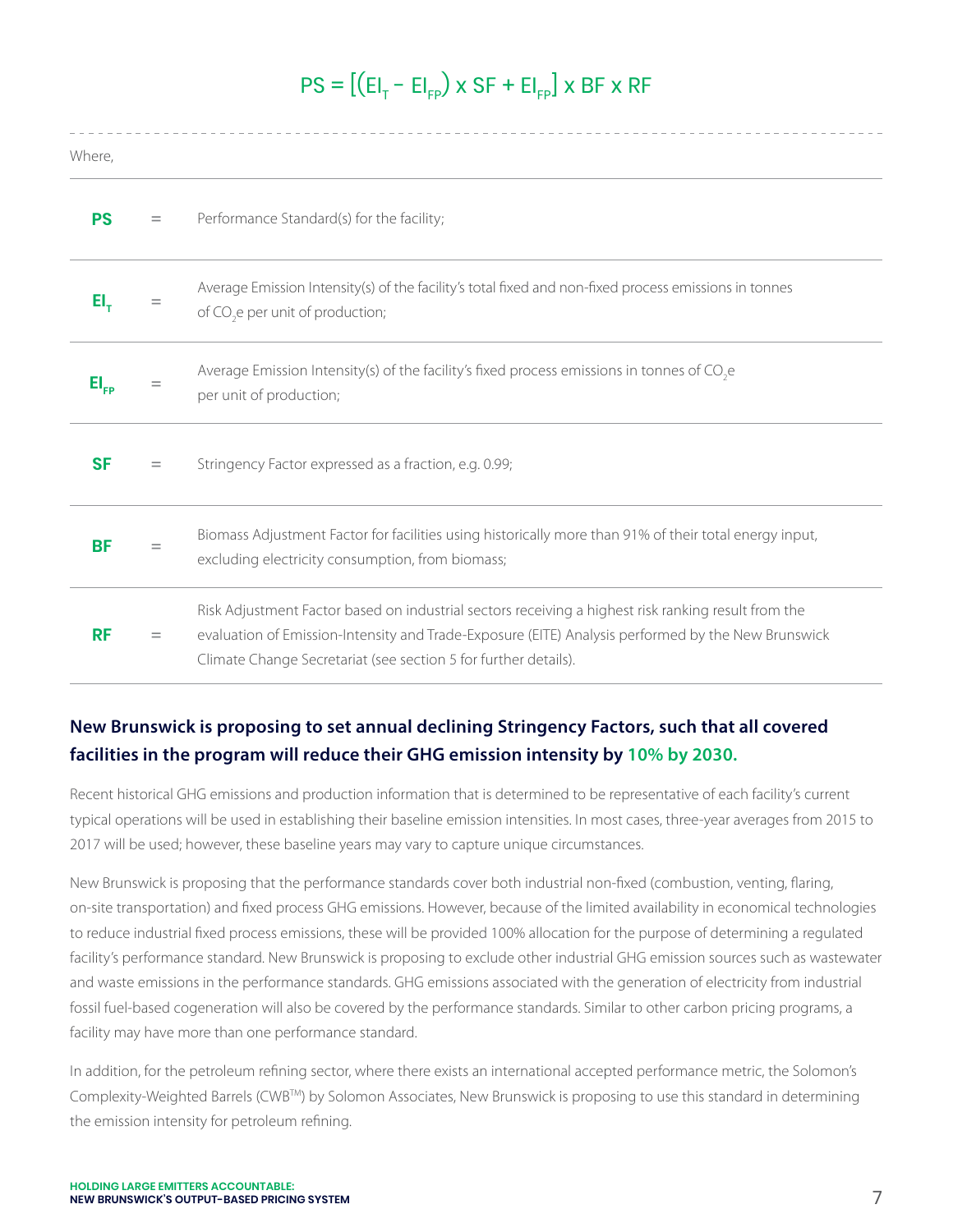# **C. PERFORMANCE STANDARDS FOR FOSSIL FUEL BASED ELECTRICITY GENERATION**

# **The electricity generation performance standard is intended to mitigate costs of carbon pricing while continuing to achieve GHG emission reductions through the establishment of fuel-specific performance standards for gaseous, liquid and solid fuel fired electricity generation.**

The three-fuel standard approach is similar to the approach taken by the federal government, but designed in a way that reduces cost impacts to New Brunswick's rate payers and recognizes the measures taken by New Brunswick's electricity sector to reduce provincial GHG emissions, both in the past and planned for the future. In this respect, the proposed performance standards for fossil fuel-based electricity generation are based on what is achievable for each fuel type, given our objectives at the current time.

The proposed performance standards for existing fossil fuel-based electricity generation are based on tonnes of CO<sub>2</sub>e per gigawatt hour (GWh) of gross electricity produced by a covered facility, as outlined in Table 1.

| <b>YEAR</b> | SOLID (t CO <sub>2</sub> e/GWh) | LIQUID $(t \text{CO}_2 \text{e}/\text{GWh})$ | GAS (t CO <sub>,e</sub> /GWh) |
|-------------|---------------------------------|----------------------------------------------|-------------------------------|
| 2019        | 820                             | 800                                          | 420                           |
| 2020        | 811                             | 795                                          | 420                           |
| 2021        | 802                             | 790                                          | 420                           |
| 2022        | 793                             | 785                                          | 420                           |

Table 1. Proposed performance standards for fossil fuel-based electricity generation

Future standards for electricity generation will continue to be evaluated and any future proposal for the period beyond 2022 will be designed in a way that ensures ongoing GHG emissions reductions from electricity generation while at the same time minimizing the impact on New Brunswick's rate payers.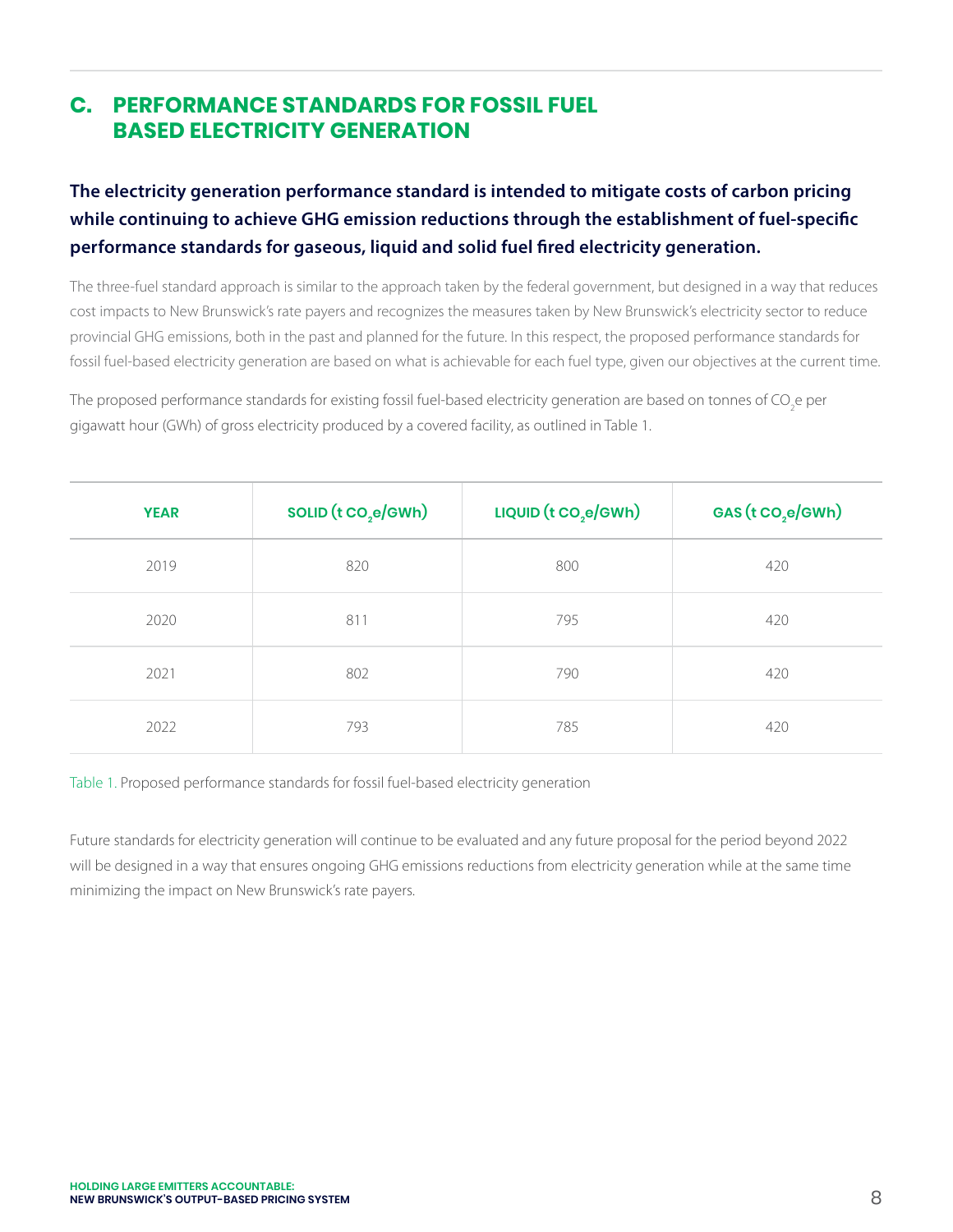**COMPLIANCE FLEXIBILITY MECHANISMS**<br>
If a regulated facility's annual GHG emissions exceed its annual GHG emissions limit, that facility<br>
Will have a compliance obligation. Flexibility in meeting a compliance obligation is **If a regulated facility's annual GHG emissions exceed its annual GHG emissions limit, that facility will have a compliance obligation. Flexibility in meeting a compliance obligation is an important feature of the OBPS design, as it reduces the overall costs of compliance for industrial facilities covered by the OBPS program while maintaining the incentive to reduce GHG emissions.** 

In addition to driving lower compliance costs, compliance flexibility can also incentivize broad investment in GHG emissions reductions from sectors both inside and outside of the OBPS program.

For example, enabling the use of carbon offsets will send a signal to all sectors of the economy that are not subject to the OBPS, and allowing the use of performance credits will encourage regulated facilities to reduce their emissions as much as possible, regardless of the standards that apply to them.

# **New Brunswick is exploring the following compliance flexibility mechanisms:**

| <b>CLIMATE CHANGE</b><br><b>FUND CREDITS</b> | Purchasing Climate Change Fund credits from New Brunswick's Climate Change Fund.<br>These credits would be priced at the federal level of \$20 per tonne in 2019 increasing by \$10<br>annually to a maximum of \$50 per tonne in 2022.                                                                                                                                                                                               |
|----------------------------------------------|---------------------------------------------------------------------------------------------------------------------------------------------------------------------------------------------------------------------------------------------------------------------------------------------------------------------------------------------------------------------------------------------------------------------------------------|
| <b>PERFORMANCE</b><br><b>CREDITS</b>         | Performance credits are awarded to a facility which exceeds its performance standard.<br>New Brunswick is still exploring the various options under which performance credits could<br>be awarded. It is anticipated that these credits would be bankable by a facility and tradeable<br>across facilities. Similar to other trading systems, the value of the performance credit would<br>be determined by the New Brunswick market. |
| <b>OFFSET</b>                                | Offset credits are verified projects administered by people, businesses or organizations not                                                                                                                                                                                                                                                                                                                                          |

# **CREDITS**

directly subject to the OBPS program. These projects reduce or remove GHG emissions from the atmosphere; building on the premise that GHG emissions should be reduced wherever that can be achieved at the lowest cost. Similar to the performance credit, the value of the offset credit would be determined by the market.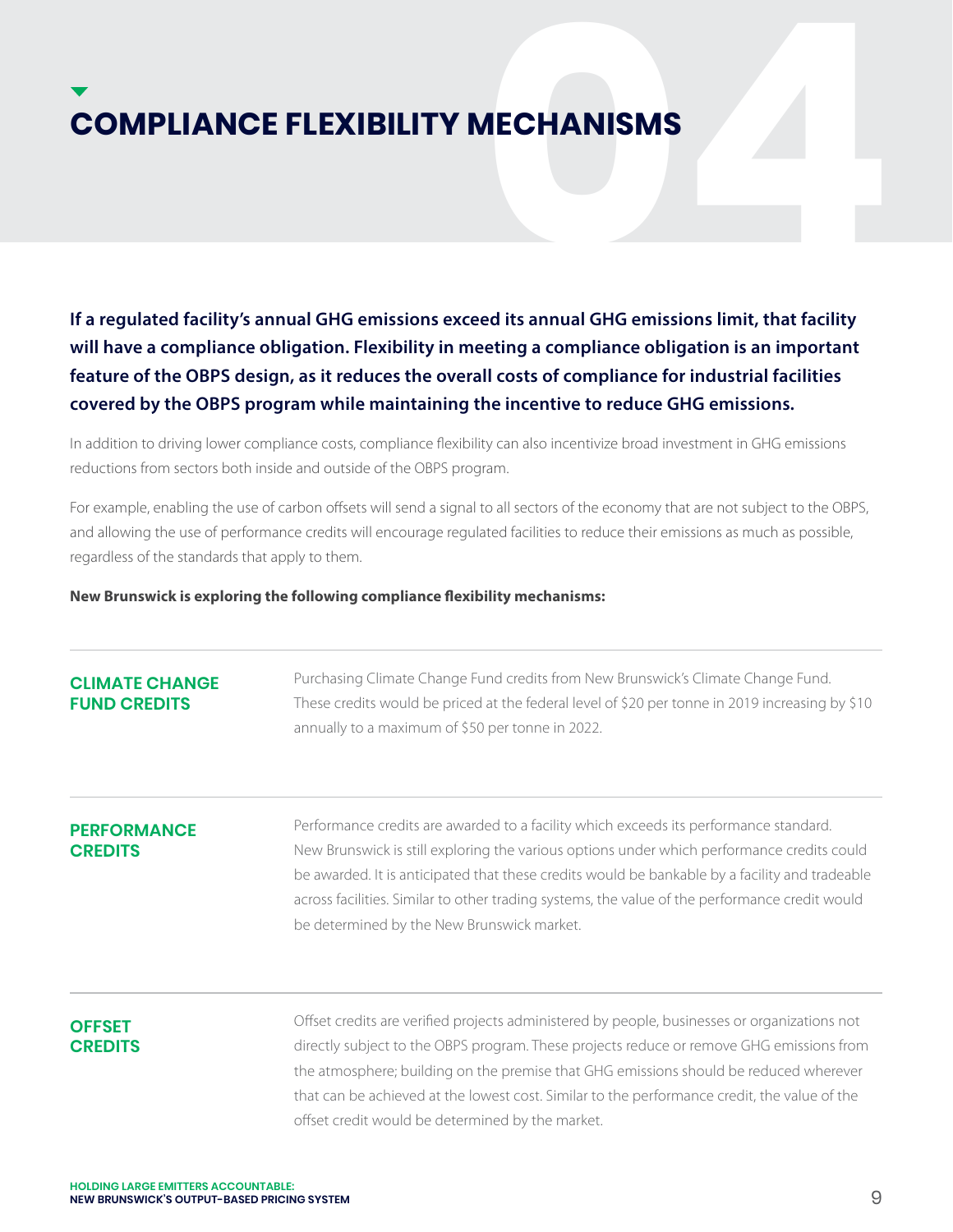### **A. COMPLIANCE REPORTS AND OBLIGATIONS**

# **In line with the federal OBPS, starting in June 2020, regulated facilities will be required to submit to the province annual compliance reports with respect to GHG emissions for the previous calendar year (January 1 to December 31).**

This will allow the facility to compare its reported emissions to its annual GHG emissions limit. It is anticipated that the report will include the GHG emissions, production data, annual emission limits, and compliance obligations for the facility for the previous year. These reports will need to be third-party verified to a reasonable level of assurance by verification bodies.

Regulated facilities will have annual compliance obligations, starting with their 2019 emissions, if their total annual verified emissions exceed their corresponding annual emissions limit. For those facilities that outperform their respective emissions limits, performance credits could be awarded.

## **B. CALCULATING A FACILITY'S ANNUAL COMPLIANCE OBLIGATION**

Under the New Brunswick OBPS, an annual emissions limit will be determined for each regulated industrial facility and fossil fuel-based electricity generating facility. This is the allowable emissions (tonnes of CO<sub>2</sub>e) a regulated facility can emit and still be in compliance.

A facility's annual GHG emissions limit is determined by multiplying the facility's annual performance standard by the facility's total annual production:

# **Annual Facility GHG Emissions Limit = PS x Production**

For fossil fuel-based electricity generation, similar to how this sector is treated in the federal OBPS, the electricity production will be defined as gross electricity generation of the facility, which includes the amount of electricity used by the facility.

In the scenario where a facility has more than one performance standard, the annual facility emissions limit will be based on the sum of the limits for each product:

# $\boldsymbol{\mathsf{Annual\; Factity\; GHG\; Emissions\; Limit} = \sum\limits_{i} \boldsymbol{(\mathsf{PS}_i\; \textbf{x\; Production}_i)}$ where  $i = 1$  to n.

Finally, the annual compliance obligation of a facility will be calculated as follows:

**Annual Compliance Obligation = Total Annual Facility Emissions - Annual Facility Emissions Limit**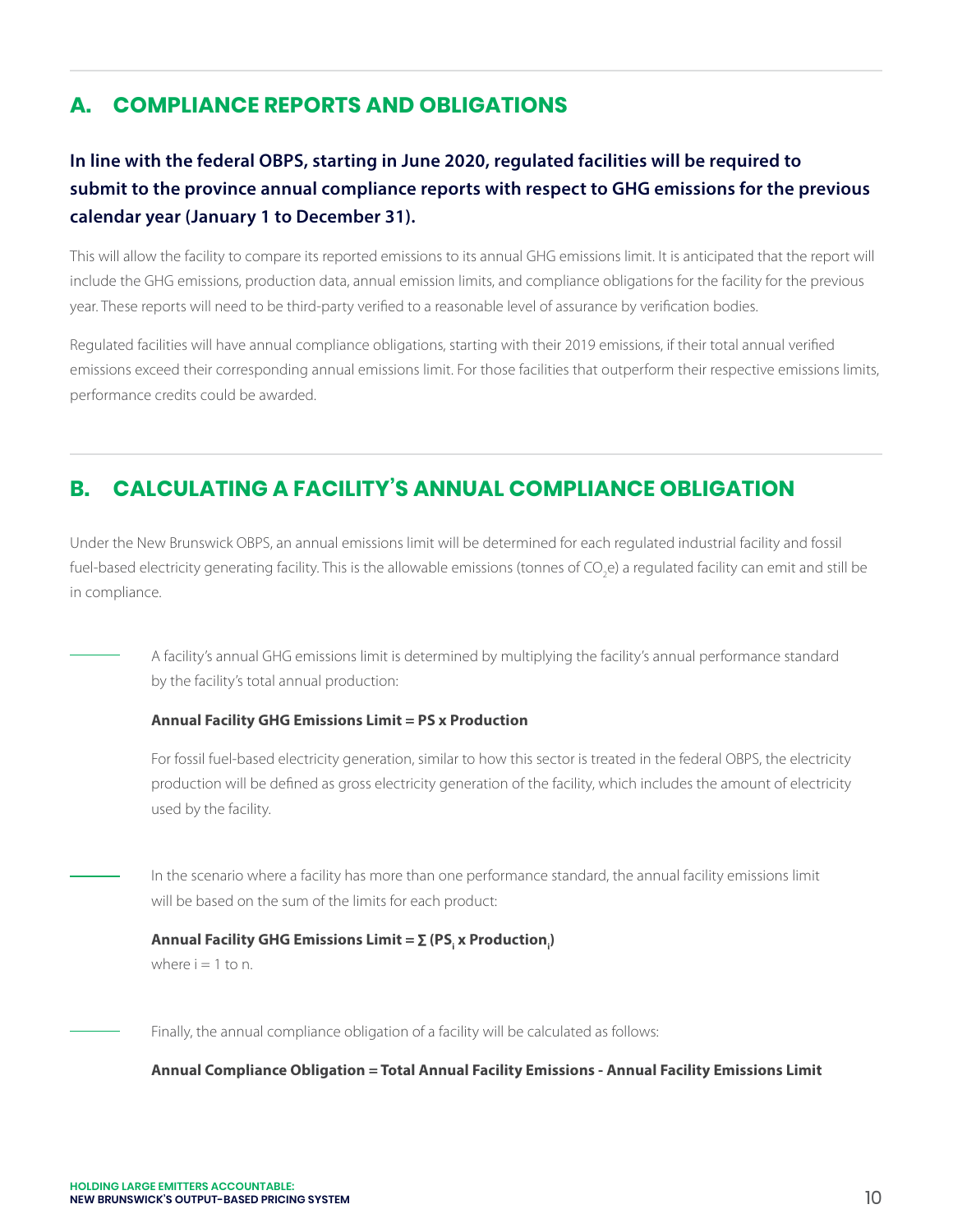# **COMPETITIVENESS AND CARBON<br>LEAKAGE ASSESSMENT**<br>It is well documented that without the proper protections, environmental regulations like the<br>OBPS can lead to carbon leakage and business competitiveness concerns. Inconsist **LEAKAGE ASSESSMENT**

**It is well documented that without the proper protections, environmental regulations like the OBPS can lead to carbon leakage and business competitiveness concerns. Inconsistency between the stringency of policies can have both economic and environmental implications as companies compete across jurisdictions in national and international markets.** 

Carbon leakage occurs when production moves from a jurisdiction with stringent climate policies to a jurisdiction with no or lower cost climate policies. In this situation, the economy of the jurisdiction with stringent climate policies could suffer while overall emissions either stay the same or increase.

# **In general, carbon leakage and business competitiveness risks can occur under the following conditions:**

- The sector or facility is emission intensive and faces high compliance costs due to absence of low cost abatement opportunities, including low carbon fuels;
- Inability or constrained ability to pass on the compliance costs due to high trade exposure; and/or
- Competitors in other jurisdictions do not face the same level of climate change policy costs.

# **A. ASSESSMENT METRICS**

# **To assess the carbon leakage and competitiveness risks of large industrial emitters, the Emission-Intensity and Trade-Exposure (EITE) indicators have been widely adopted across Europe, California, and jurisdictions in Canada.**

The Emission Intensity (EI) is defined as the level of GHG emissions per unit of economic activity, while the Trade Exposure (TE) can refer to industries that are constrained in their ability to pass through compliance costs due to actual or potential competition outside of the province.

To determine the potential risks of carbon leakage and competitiveness, large industrial emitters are evaluated and classified into different risk categories based on their EITE assessments.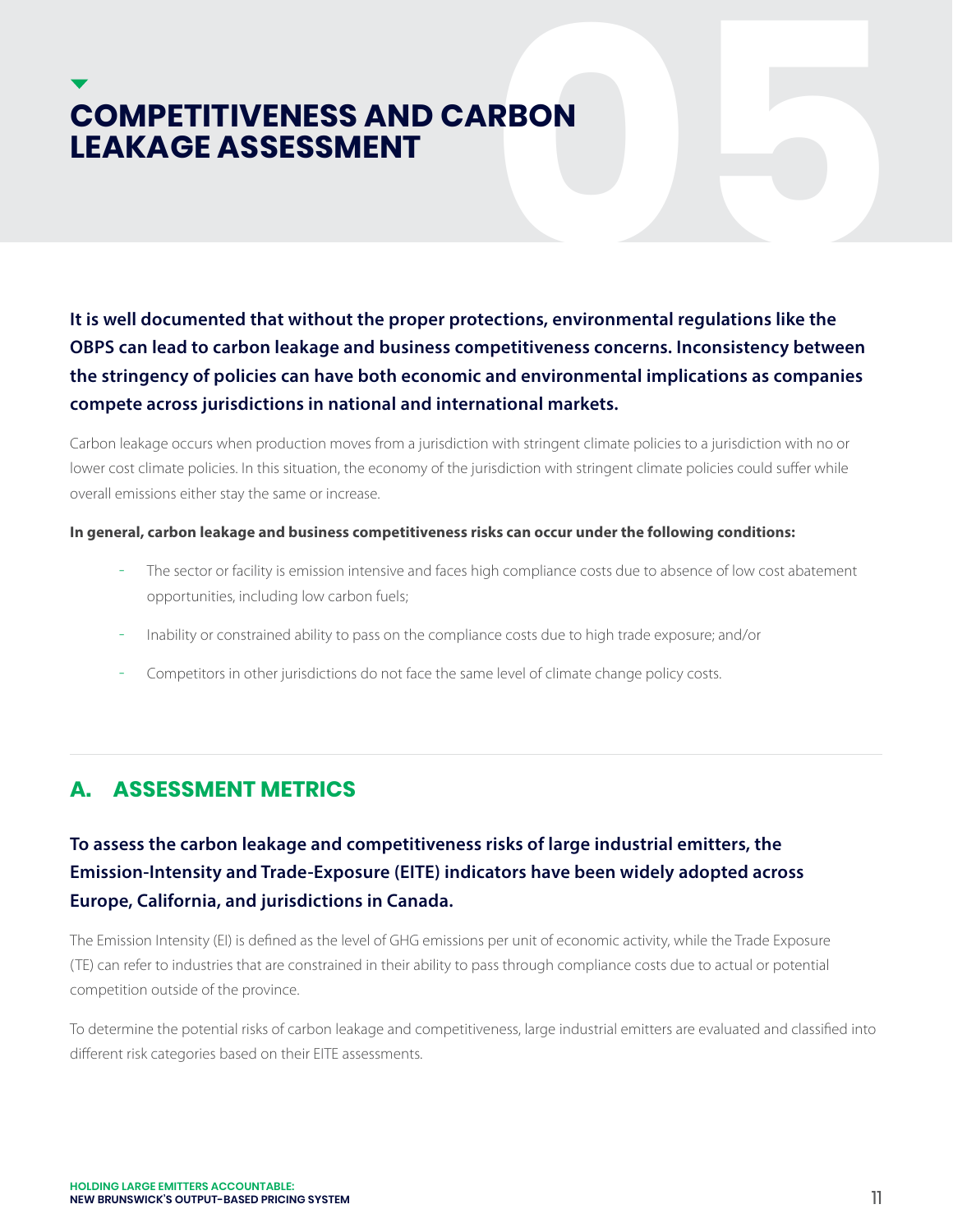# **B. NEW BRUNSWICK'S PROPOSED COMPETITIVENESS AND CARBON LEAKAGE RISKS ASSESSMENT**

**To evaluate the risks of carbon leakage and competitiveness of New Brunswick's large industrial emitters, the EITE indicators are proposed to be used in the New Brunswick OBPS. Table 2 presents the proposed EITE formulas for emission intensity and trade exposure.**

| <b>EMISSION INTENSITY</b>                | <b>TRADE EXPOSURE</b>                |
|------------------------------------------|--------------------------------------|
| (GHG emission * Price of emission * 10%) | (Value of exports + imports)         |
| (Gross value added)                      | (Value of domestic output + imports) |

Table 2. Proposed New Brunswick EITE indicators.

# **To help identify the industries with a high carbon leakage and competitiveness risk, New Brunswick's large industrial emitters are classified into different emission intensity and trade exposure classes based on their EITE assessment results.**

New Brunswick proposes a five-level emission intensity and 4-level trade exposure classification to assess the carbon leakage and competitiveness risk to New Brunswick's large industrial emitters (Figure 2).



Figure 2. Proposed New Brunswick carbon leakage and competitiveness risk classification.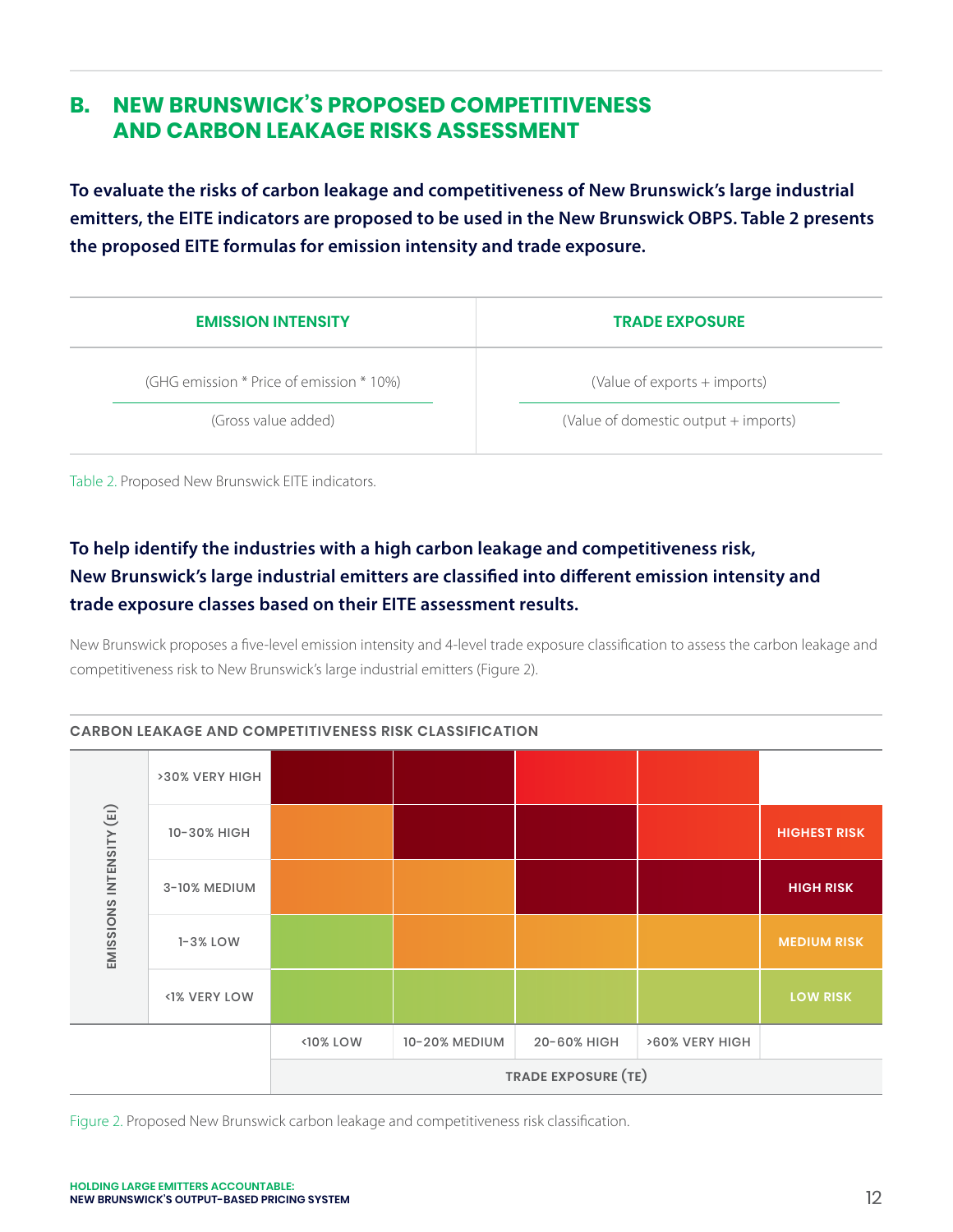# **To further address competitiveness concerns, we are proposing to utilize a two-step process to identify the large industrial emitters at a high overall risk (Figure 3).**

The first step aims to assess the carbon leakage and competitiveness risk by using the combination of emission intensity and trade exposure indicators, while the second step is designed to recognize the general inability of New Brunswick's large industry to pass compliance costs to their consumer due to their extremely high trade exposure. Specifically, the trade exposure indicator is considered as a standalone metric in the second step to evaluate the competitiveness concerns (i.e., investment risk) of New Brunswick large industrial emitters.



Figure 3. Proposed New Brunswick two-step carbon leakage and competitiveness risk assessment approach.